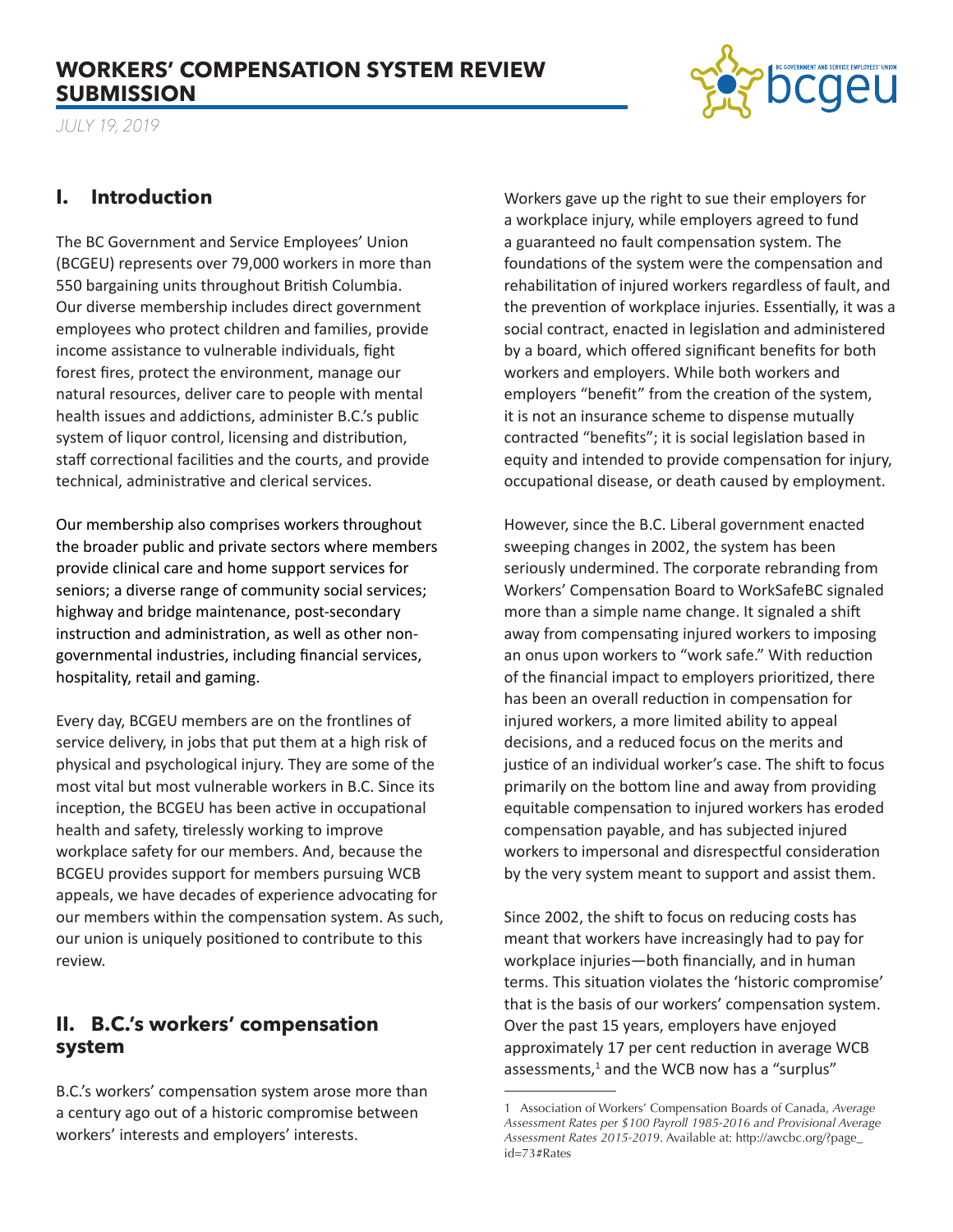of several billion dollars.<sup>2</sup> Over the same period, compensation for workers has declined by an estimated 13 per cent. $3$ 

As workers are left behind by the system, the costs of workplace injuries have also been increasingly passed on to our public health care system and our systems of social assistance. This means these costs are borne by the general public, rather than by the compensation system that was established to cover them.

It is critical to acknowledge that the problems in our current system are the result of legislative and policy changes that have shifted the priorities and the culture of the Workers' Compensation Board away from its original foundations. Frontline workers employed by the Board are not to blame. Indeed, many injured BCGEU members report being well-served by frontline WCB staff that are members of the Compensation Employees' Union (CEU), and by the staff at Workers' Compensation Appeal Tribunal (WCAT), who are BCGEU members. However, there is a pressing need for the Board to invest in its staff, and to restore discretionary power to Board officers. Ensuring that frontline staff are well-trained and supported, have manageable workloads, and are able to make decisions that suit the circumstances of each case, is, in our view, a central part of repairing the current workers' compensation system.

Overall, changes to re-establish the balance between workers' and employers' interests are urgently needed. Today's compensation system is focused on minimizing costs, rather than properly and fairly compensating injured workers. The remainder of our submission is organized around the review's terms of reference. Grounded in the experiences of BCGEU members, we outline our concerns with the current system, and make recommendations for change. Our recommendations point the way towards achieving a fair, worker-centred

2 WorkSafeBC, *2018 Annual Report and 2019-21 Service Plan*. WCB's "funded position," is detailed on p.76. It includes \$3.6 billion in reserves and a \$2.8 billion "unappropriated balance", for a total of \$6.4 billion.

system that fully compensates injured workers, effectively supports their rehabilitation, is accessible and easily understood, and ensures workers are treated with compassion, respect and dignity.

### **III. Merits and justice – a fundamental, overarching principle**

We begin with the need to refocus the Board on decision-making that is respectful and compassionate to injured workers. Making decisions based on the merits and justice of each case is a longstanding principle within our system which was seriously undermined by the changes made by the B.C. Liberals in 2002. It is a key, overarching issue that must be addressed if a worker-centred system is to be realized.

**Recommendation: Amend subsection 99(2) of the**  *Workers' Compensation Act* **to re-establish a clear requirement for Board decision-making to be based on the merits and justice of the case and be guided by, rather than bound by, the applicable Board policies.** 

Section 99 of the *Workers' Compensation Act* outlines the fundamental principles for Board decision-making, and subsection 99(2) requires that "the Board must make its decision based upon the merits and justice" of the case. As Paul Petrie wrote in his policy review last year, subsection 99(2) of the *Workers' Compensation Act* is a "pivotal provision" for moving towards a workercentred approach, as it directs the Board to make its decision on the merits and justice of each worker's case, rather than the rigid or mechanical application of policy.<sup>4</sup>

However, in 2002, this subsection was amended, and the phrase "but in so doing the Board must apply a policy of the board of directors that is applicable in that case" was added. This phrase elevated Board policy, giving it binding status and allowing for subsequent policy choices that significantly, and almost completely, constrained Board decision-makers from exercising discretion based on the merits and justice of an

<sup>3</sup> Stan Guenther, Janet Patterson & Sarah O'Leary (2009). *Adding Insult to Injury: Changes to the BC Workers' Compensation System 2002-2008 – The Impact on Injured Workers*.

<sup>4</sup> Paul Petrie (March 2018) *Restoring the Balance: A worker-centred approach to workers' compensation policy*.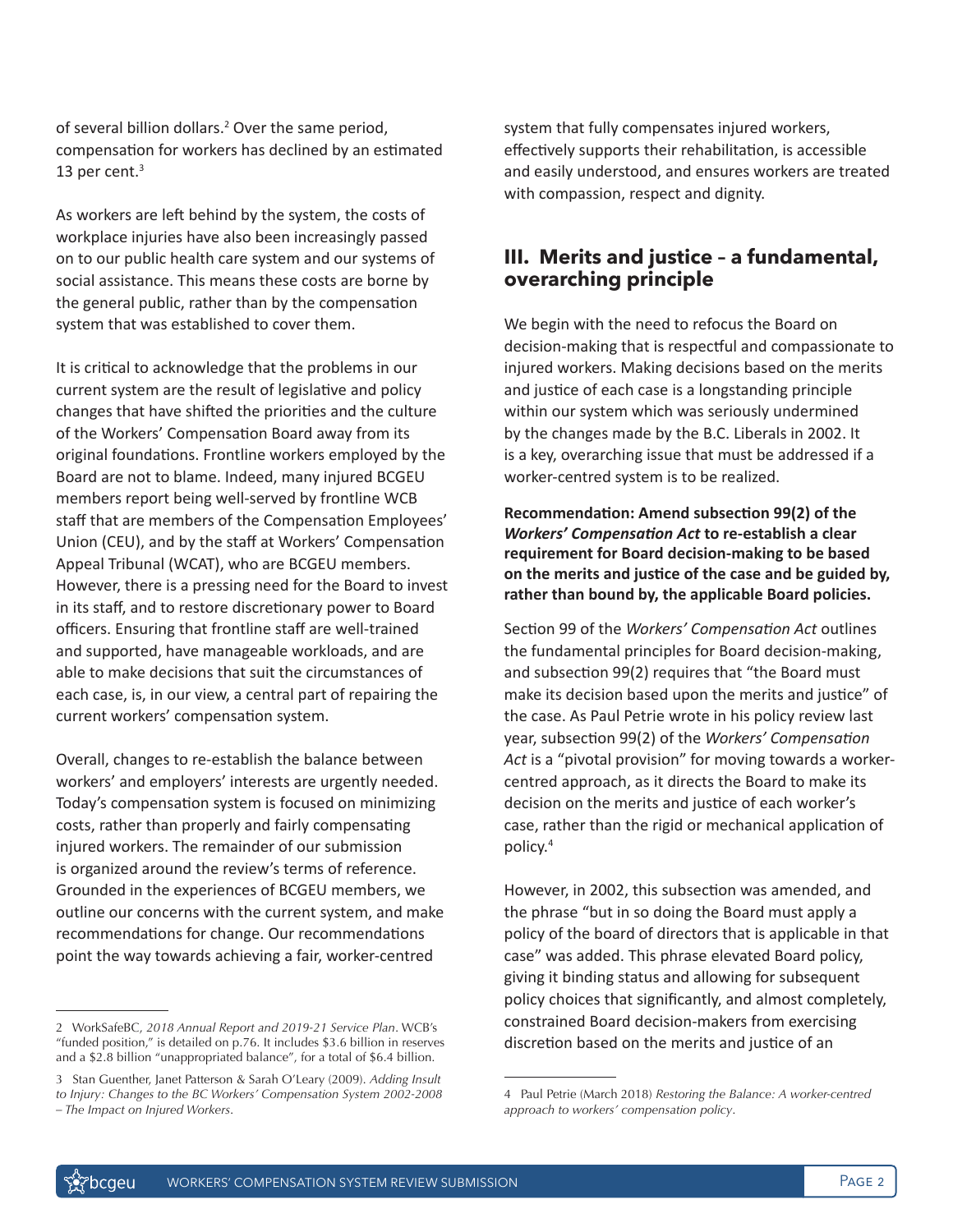individual worker's circumstances. Over the past 15 years, the rigid application of policy has come to permeate the culture and practices of the WCB. As the BC Federation of Labour's recent submission to the Board on this matter noted, the Board has embraced a decision-making culture "primarily of applying rulebased policy without discretion."<sup>5</sup>

Unfortunately, this approach to decision-making has had devastating consequences for the lives of many injured workers in B.C., including BCGEU members. In Paul Petrie's words, the failure to fully consider the merits and justice of each case "has left too many workers without a suitable job to return to and without adequate financial compensation to cover the loss where that employment is not reasonably available."<sup>6</sup> Further, this approach has eroded the basic principles of equity and fairness upon which the system was supposed to be based.

Re-establishing merit-based decision making within our workers' compensation system is critical to effectively address all of the items in the terms of reference for this review. It is, as Petrie wrote last year, "at the heart of a worker-centred approach."<sup>7</sup>

In his report, Petrie's first recommendation was to amend policy to explicitly incorporate the requirement in subsection 99(2) of the *Act* to decide based on the merits and the justice of the case. The Board of Directors accepted this recommendation, and recently conducted a public consultation on revised Board policy related to the merits and justice issue.

In the strongest terms, we submit that revising policy is not enough. Creating a workers' compensation system that is truly worker-centred requires legislation that clearly directs the Board to apply policy in a way that is fair, compassionate and responsive to the worker's circumstances. The unfettered principle of merits and justice, established in our system over 100 years ago,

5 BC Federation of Labour (March 2019), *Merits and Justice in Decision-Making: Submission to the Workers' Compensation Board*, p.16.

must be restored. Subsection 99(2) must be amended to remove the requirement that Board policy be applied in decision-making.

### **IV. Supporting injured workers to return to work**

The first item on Ms. Patterson's terms of reference is to assess the policies and practices used in the workers' compensation system relating to supporting injured workers to return to work. Certainly, supporting workers to recover from an injury and return to work is part of the core purpose of B.C.'s workers' compensation system. Here, we have identified a number of areas where change is needed.

#### **Recommendation: Ensure supports for workers to recover and return to work are high quality, accessible, flexible, and adaptable to the needs of workers.**

The current system of providing care for injured workers follows a rigid, one-size-fits-all, cookie-cutter approach. After being hurt at work, in many instances our members have received delayed care, limited treatments, and/or care that ended before they were fully recovered. Our advocates are regularly called upon to assist workers that need a few additional physiotherapy or counselling sessions, but have been refused by the Board because of arbitrary limits on access to treatments.

One example of the pressing need for timely and appropriate care is among BCGEU corrections officers. These workers face unacceptable and increasing levels of violence in their workplace, and are being psychologically injured at high rates. Currently, they have access to a patchwork of psychological services that are general, limited in scope, and sometimes only available online. The result is that psychological injuries are often not addressed effectively early on, and instead progress to the point where they become debilitating for the worker, and expensive for both the employer and the Board.

Just as we have come to expect that workers will receive immediate and effective medical care for

<sup>6</sup> Petrie, *Restoring the Balance*, p.13.

<sup>7</sup> Petrie, *Restoring the Balance*, p.12.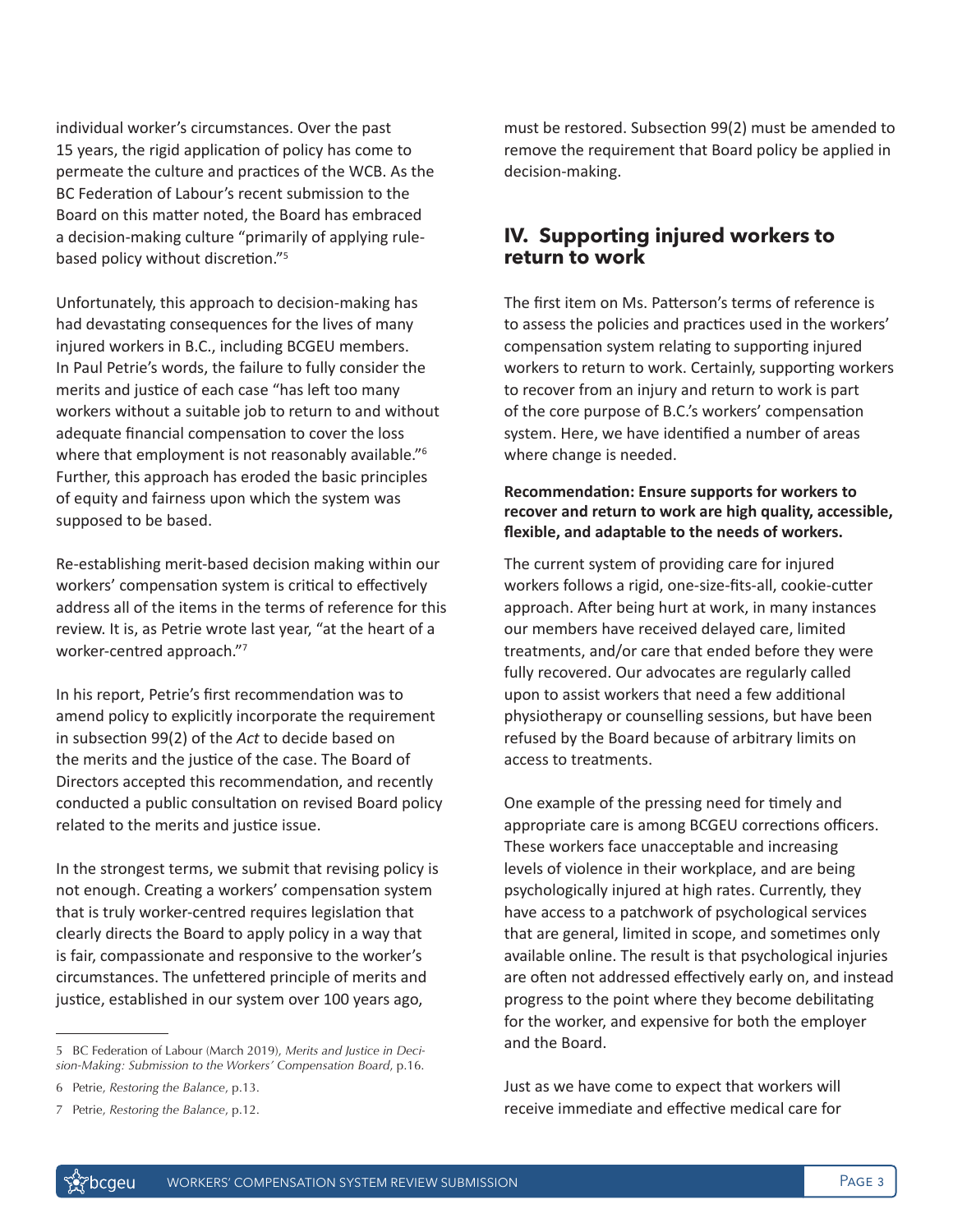physical injuries of all types, the same should be true for psychological injuries. The provision of immediate access to specialized care for workers whose mental health is negatively affected by their work would allow these injuries to be treated quickly and appropriately, and minimize the impact on workers, the employer, and the Board. Corrections is just one example from BCGEU's membership where workers are in need of quicker and better care for psychological injuries. Social workers, probation officers, and community health workers dealing with the opioid crisis, among many others, are similarly vulnerable to injuries to their mental health.

Our members are also regularly referred to contracted health care providers where they report that service quality is uneven. In our view, the Board does not adequately monitor and evaluate the quality and effectiveness of the programs of these health care providers, which can leave injured workers with inadequate or inappropriate care.

Overall, significant changes to the Board's approach are needed to ensure that injured workers are provided with high quality, individualized and properly supervised care. One model to consider is Ontario's Occupational Health Clinics for Ontario Workers (OHCOW). Funded through Ontario's Ministry of Labour, these clinics offer a worker-centred, community based approach to medical evaluation and treatment for injured workers. They are staffed by interdisciplinary teams, and their mission is to protect workers from injury and occupational disease. This approach stands in contrast to B.C.'s extensive use of contracted private health care providers like CBI Health Group, a Canada-wide corporation owned by a private equity firm and aimed at generating returns for investors.

Finally, workers and their treating physicians have limited choice and agency in decisions about their care. And, they have little recourse when the care they receive is inappropriate or poor quality. Changes are needed to allow for the meaningful involvement of an injured worker and their physician in the establishment and continuation of care and/or treatments. There is a tension between Board medical advisors and treating physicians that must be addressed.

Better facilitating the exchange of good information and analysis between treating physicians and the Board is part of the solution. Implementing an expedited appeal process to deal with concerns related to the quality and appropriateness of care could also be considered as a way to deal with these issues in a timely fashion.

#### **Recommendation: Reestablish meaningful vocational rehabilitation for injured workers.**

Following the 2002 changes implemented by the B.C. Liberals, vocational rehabilitation for injured workers was virtually eliminated. Between 2002 and 2005, the Board's budget for vocational rehabilitation was reduced by 98 per cent from \$130 million annually to just \$3 million.<sup>8</sup> In the intervening years, Board spending on vocational rehabilitation has rebounded, but is still well below 2002 levels. In 2018, the Board spent just over \$100 million on vocational rehabilitation. After adjusting for inflation, this amount is still 40 per cent below 2002 spending levels.<sup>9</sup>

Injured workers deserve early access to meaningful, professional vocational rehabilitation. The provision of supports for injured workers to get back to work or move into a new job should not be a discretionary matter for the Board. Rather, the *Workers Compensation Act* (Section 16) should be amended to expressly guarantee a worker's right to meaningful vocational rehabilitation assistance.

Secondly, workers deserve a say in the process. Vocational rehabilitation plans should require meaningful involvement by the injured worker, and be flexible to adapt to changing circumstances. Plans should also be fully appealable through an expedited appeal process, to allow workers the opportunity to challenge Board decisions in this area.

In addition, the amount of resources allocated to individual workers for their vocational rehabilitation needs to be flexible and more responsive to the actual

<sup>8</sup> Stan Guenther, Janet Patterson & Sarah O'Leary (2009). *Adding Insult to Injury: Changes to the BC Workers' Compensation System 2002-2008 – The Impact on Injured Workers*.

<sup>9</sup> WorkSafeBC 2018 Annual Report and 2019-2021 Service Plan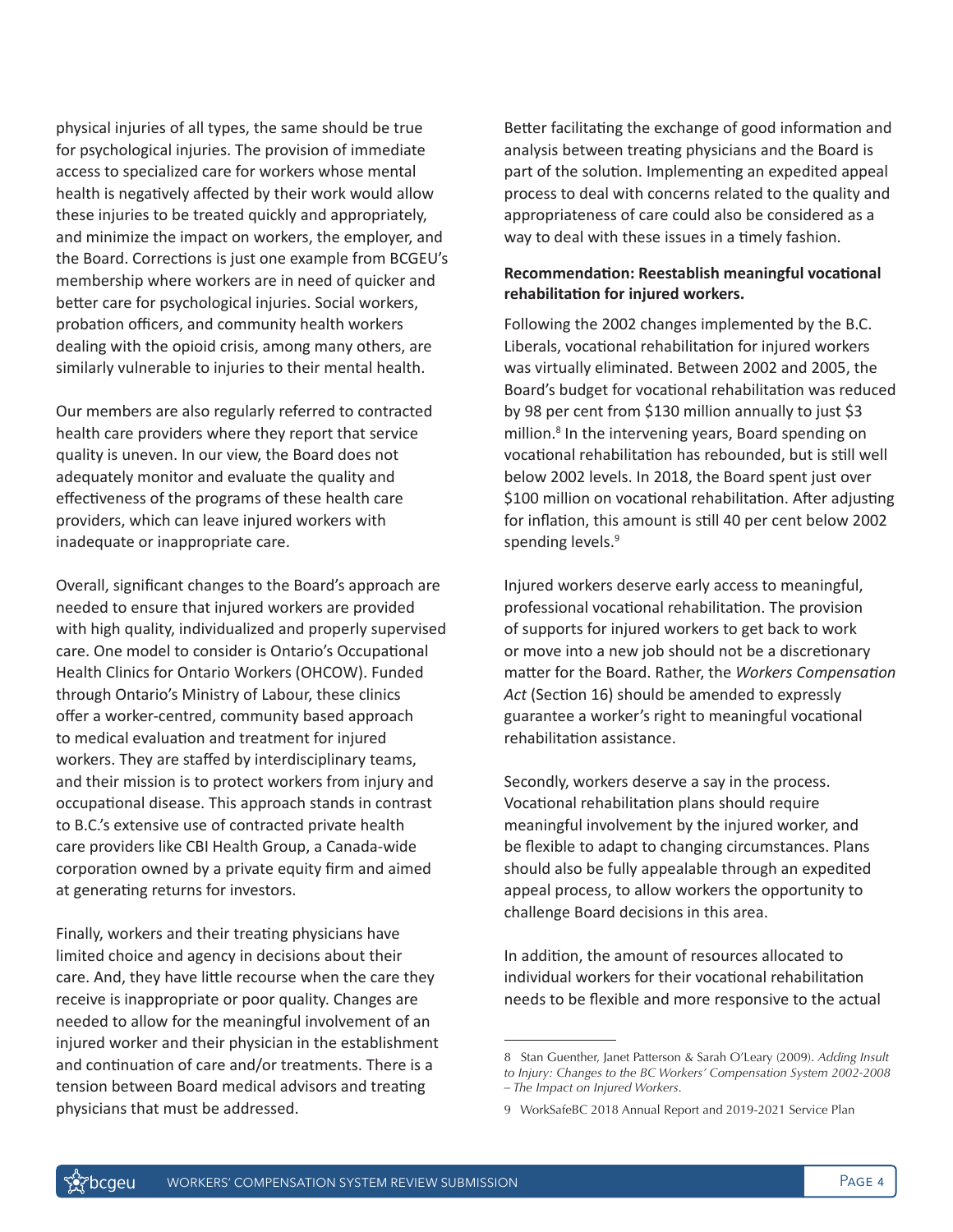needs of the worker. And, the wage rate set on the claim should not be the sole, or even the primary determining factor in setting the budget for vocational rehabilitation.

Another issue is that the Board could work more effectively with employers to return injured workers to their pre-injury employer where possible. Thousands of BCGEU members work for large employers that operate sophisticated disability management programs. Yet the interaction between the Board and these programs is often limited to trying to pass off costs and responsibility. Instead, vocational consultants could work more cooperatively and proactively with employer programs to benefit both the worker and the employer, and to achieve a better, more durable outcome for both.

#### **Recommendation: Strengthen the Board's role in ensuring injured workers are re-employed and/ or appropriately accommodated by their existing employer.**

In our present system, when an employer declines to re-employ an injured worker, the Board does little in response. Consequently, many workers that might have been accommodated in their previous position or placed in a different position with their pre-injury employer are left to search for work elsewhere. A few pursue a grievance or a human rights complaint, which can take months or even years to achieve a resolution.

The Board must do more to remind employers of their duty to accommodate. And, when an employer declines to re-employ an injured worker, the Board must push harder as to whether the employer's decision actually meets the test of undue hardship. Strengthening the role of the Board in this area may involve writing a re-employment obligation into the *Workers' Compensation Act*, similar to what already exists in Alberta, Ontario, and other Canadian jurisdictions.

However, the Workers' Compensation Board should not become the final arbiter of the employer's duty to accommodate injured workers. Through our collective agreements, the BCGEU has resolved countless complaints related to the appropriate accommodation of injured workers. Similarly, many BCGEU members have successfully pursued complaints through the BC

Human Rights Tribunal. In contrast, the Board does not currently have the expertise to effectively manage accommodation issues. As such, it would be not in the best interest of injured workers for them to become "trapped" under the sole jurisdiction of the Board in these matters.

The recent Caron decision confirmed that an injured worker's rights and entitlements within a workers' compensation system should be interpreted and implemented in accordance with the employer's duty to accommodate.<sup>10</sup> This is ultimately what the BCGEU wants for British Columbia's workers, but without the Board being the final arbiter when disputes arise. We urge Ms. Patterson to make a recommendation in this matter that will enhance the Board's role in supporting employers to meet their duty to accommodate injured workers, while also addressing the concerns we have raised above.

Paul Petrie's report already suggests ways in which an employer's claim costs might be relieved through successfully accommodating and continuing to employ an injured worker. The Board has legislated authority to levy assessments against an employer. It already has created an experience rating system (ERA) whereby employers may be charged more, or less, than the base amount depending on this rating. Multiple factors are included when determining an employer's ERA. It is feasible that an employer's genuine, good faith effort to re-employ an injured worker, up to the Board's policy equivalent of undue hardship, without actually citing the test applied in labour and human rights actions, could also be a factor included in that determination. Failure by an employer to make a genuine effort to accommodate an injured worker's disability would significantly affect the employer's ERA in a negative way, while making a genuine effort to provide that accommodation would significantly affect the employer's ERA in a positive way. Thus, an employer would benefit financially from accommodating an injured worker and the injured worker would benefit by remaining employed.

<sup>10</sup> *CNESST v. Caron*, 2018 SCC 3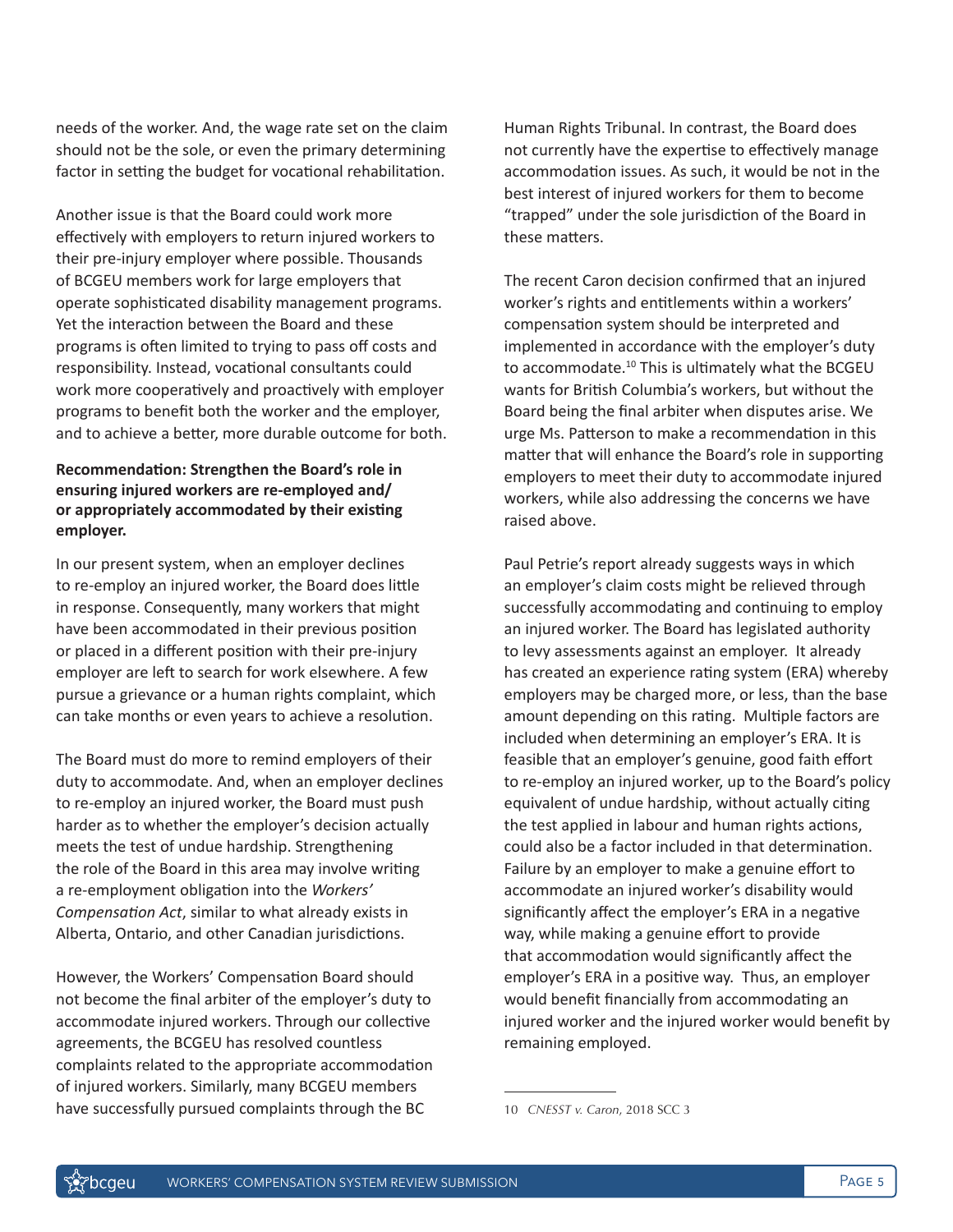#### **Recommendation: Improve prevention efforts, including adopting stronger regulations.**

In discussing how to better support the return to work process for injured workers, we cannot avoid talking about the importance of prevention. Prevention matters because supporting an injured worker's return to work requires the conditions that caused their injury be remedied. Too often, after recovering from an injury, our members return to workplaces where the conditions that caused their injury are largely unchanged.

First, we see many activity-related soft tissue disorders (ASTDs, also known as musculoskeletal injuries or MSIs) among our membership. Healthcare workers, community social service workers, childcare workers, and our administrative services members are especially vulnerable to these types of injuries, but they are also endemic across our membership and the workforce more broadly. In fact, in 2017 ergonomic-related claims made up just over half of all initial claims to WCB, 31 per cent of time loss claims, and 21 per cent of total claims costs.<sup>11</sup>

While the existing regulation related to ergonomics is relatively strong, the Board puts startlingly few resources into monitoring and enforcing employers' obligations to protect workers from MSIs. It currently employs a handful of ergonomists (<5) to serve 245,000 employers and 2.4 million workers. In each of the past five years, ergonomic issues were cited in about 275 of the Board's approximately 35,000 workplace inspection reports.12 Despite thousands of workers being injured in this way every year, and despite musculoskeletal injuries accounting for fully one fifth of total claims costs, the factors contributing to these injuries are addressed in less than 0.01 per cent of the Board's workplace inspections each year. Fixing the conditions that contribute to overuse and repetitive strain injuries among workers is clearly not a priority for the Board at this time.

11 WorkSafeBC, *WorkSafeBC's Approach to Musculoskeletal Injury (MSI) Prevention*. Document provided to BCGEU, February 2019.

Thus, the current reality is that after recovering from a work-related ASTD/MSI, workers will often return to the same working conditions, and face a significant risk of re-injury. There is a pressing need to refocus and significantly expand the Board's prevention efforts related to ergonomics, not only to prevent injury in the first place, but to support a durable, productive return to work for injured workers.

Similarly, we have many BCGEU members whose physical and mental health is damaged by their experience of violence, bullying and harassment in the workplace. Corrections officers, healthcare workers, probation officers, social workers, community living workers, and many other BCGEU members are exposed to unacceptable and increasing levels of violence in their workplaces. The statistics are clear that violence is on the rise in B.C. workplaces, and an increasing number of workers are being injured as a result. In the decade between 2009 and 2018, the number of accepted claims related to acts of violence increased from 1,287 to 2,292, up nearly 80 per cent. In addition, the overall injury rate for acts of violence increased by 50 per cent over the same time period, to 0.09 time loss claims per 100 workers in 2018 from 0.06 in 2009.<sup>13</sup>

The fact is that in our community corrections offices, social service agencies, jails, courthouses, and health care facilities, workers are being injured by violence, and then returning to workplaces where the problem is not only being allowed to continue, but to worsen. The recent experience of BCGEU members at the Forensic Psychiatric Hospital and in our provincial jails are particularly tragic examples where the failure to prevent workplace violence has meant BCGEU members have been repeatedly injured.

For many years the BCGEU has made it clear to the WCB and to government that the current laws and regulations around workplace violence, bullying and harassment, and their enforcement by the WCB are inadequate, and must be strengthened to better protect workers. Without rules that effectively address violence

<sup>12</sup> WorkSafeBC, *WorkSafeBC's Approach to Musculoskeletal Injury (MSI) Prevention*. Document provided to BCGEU, February 2019.

<sup>13</sup> WorkSafeBC Statistical Services, *Claims Statistics for Acts of Violence, 2009-2018*. Reported provided to the BCGEU by request, May 2019.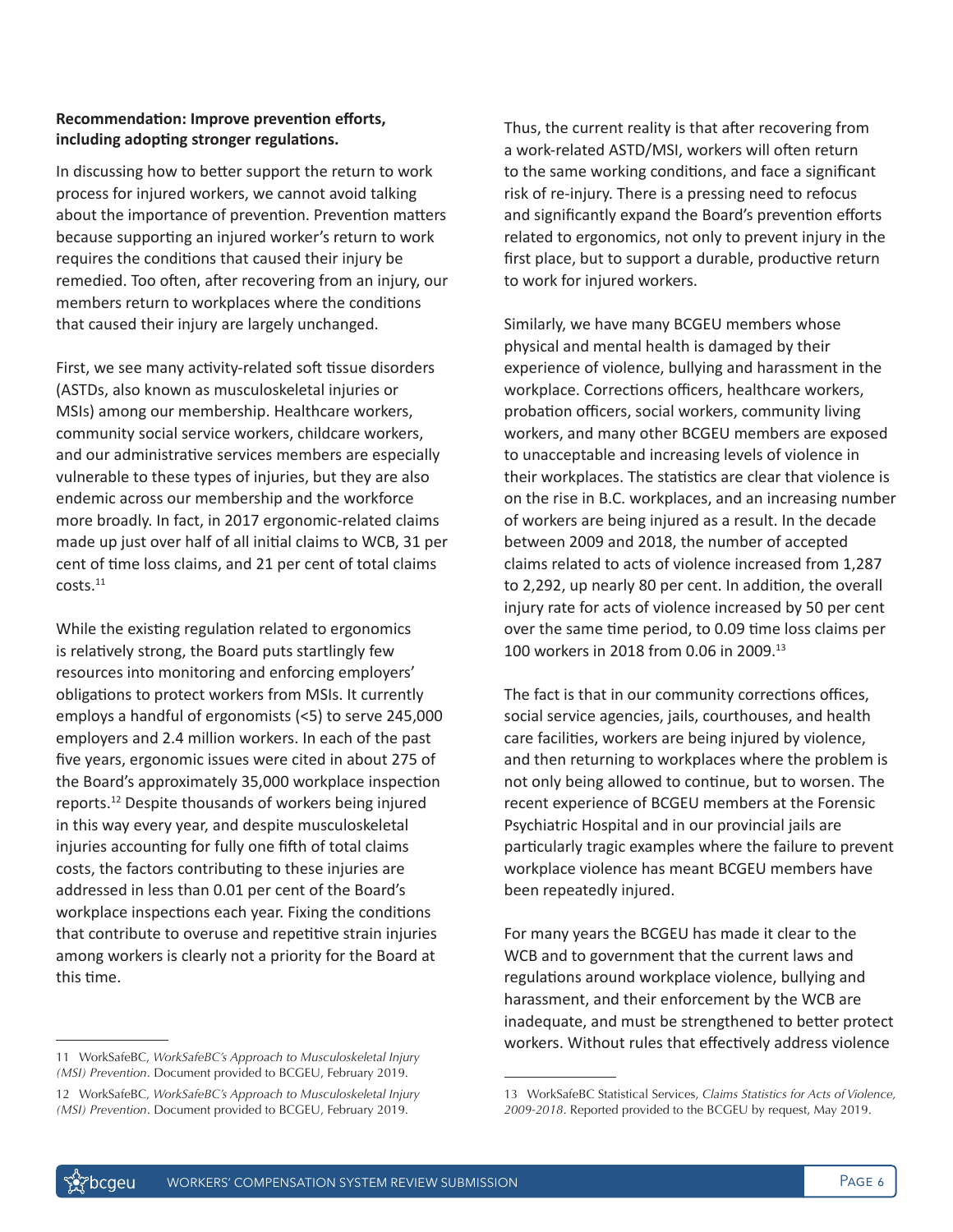combined with aggressive enforcement, injured workers will continue to return to jobs where they face a significant likelihood of re-injury. This is neither acceptable nor good return-to-work practice.

Workers who return to accommodated employment are, unfortunately, also being bullied and harassed in the workplace. This significantly interferes with and deters successful and durable return to employment. Support and protection for these workers, including a recommendation for general training and awareness in the workplace concerning the accommodation process, should be included in the report.

## **V. Equity and WCB's policy and practices**

The second task for this review is to conduct an evaluation of current WorkSafeBC policy and practices through a Gender-based Analysis Plus (GBA+) lens. Certainly, at the BCGEU we know that current WCB policy and practices can disadvantage some groups of workers, including women, new immigrants, EAL workers, Indigenous peoples, and workers with disabilities.

#### **Recommendation: Improve equity by strengthening supports for workers to navigate the system, and ensure the system is flexible enough to accommodate all workers.**

To begin, many BCGEU members have limited comprehension of English, and as a result have difficulty understanding the system, including the correspondence they receive from WCB. We are aware of instances where our members missed deadlines or failed to provide information because they did not understand what was required or what they are entitled to, and then had their claims dismissed as a result. Workers like these are among the most vulnerable in the system, and the Board must strengthen supports for workers that are new immigrants, have limited English, and/or low education levels. The system also needs to be flexible enough to recognize and accommodate situations where workers have difficulty navigating the system.

#### **Recommendation: Ensure workers of all ages receive fair compensation for work injuries.**

Young workers can be disadvantaged by the current system of determining benefits. For example, in response to this review, a BCGEU member told us that her 16 year-old daughter experienced a serious knee injury at work. Her daughter's injury will have a lifelong impact on her ability to work, particularly because she was hoping to become a mountain guide someday. However, the Board did not compensate her based on a fair estimation of the impacts on her long-term career prospects. Rather, she was compensated based on the part-time, minimum wage job she held when she was injured. The system clearly did not take into account that she was a young person not yet started on a fulltime career, when it should have.

### **Recommendation: Make changes to improve the assessment and adjudication of ASTDs.**

Earlier in our submission, we noted that BCGEU administrative services workers, community social services workers, childcare workers and healthcare workers are particularly vulnerable to developing ASTDs. These groups of workers are also mostly women, and are often people of colour. Overuse and repetitive strain injuries often do not have a specific 'moment' of injury. Instead, they develop over time and their cause seems less clear. Currently, ASTDs represent more than half of all initial claims to WCB, but a significant proportion are denied, leaving workers without compensation and clogging up the review and appeals systems.

Petrie's report and the recent submission to the WCB by the BC Federation of Labour on the assessment and adjudication of ASTDs point to the need for major changes in how the WCB recognizes and compensates ASTDs.14 Both reports point out that the application of the merits and justice principle in the adjudication of ASTDs is of utmost importance. The Board urgently needs to update outdated policy, guidelines and practice directives that are presently based on American research from the 1990s. Changes to allow these injuries to be adjudicated as both a personal

<sup>14</sup> BC Federation of Labour (May 2019), WCB Submission: Activity Related Soft Tissue Disorders of the Limbs Policy.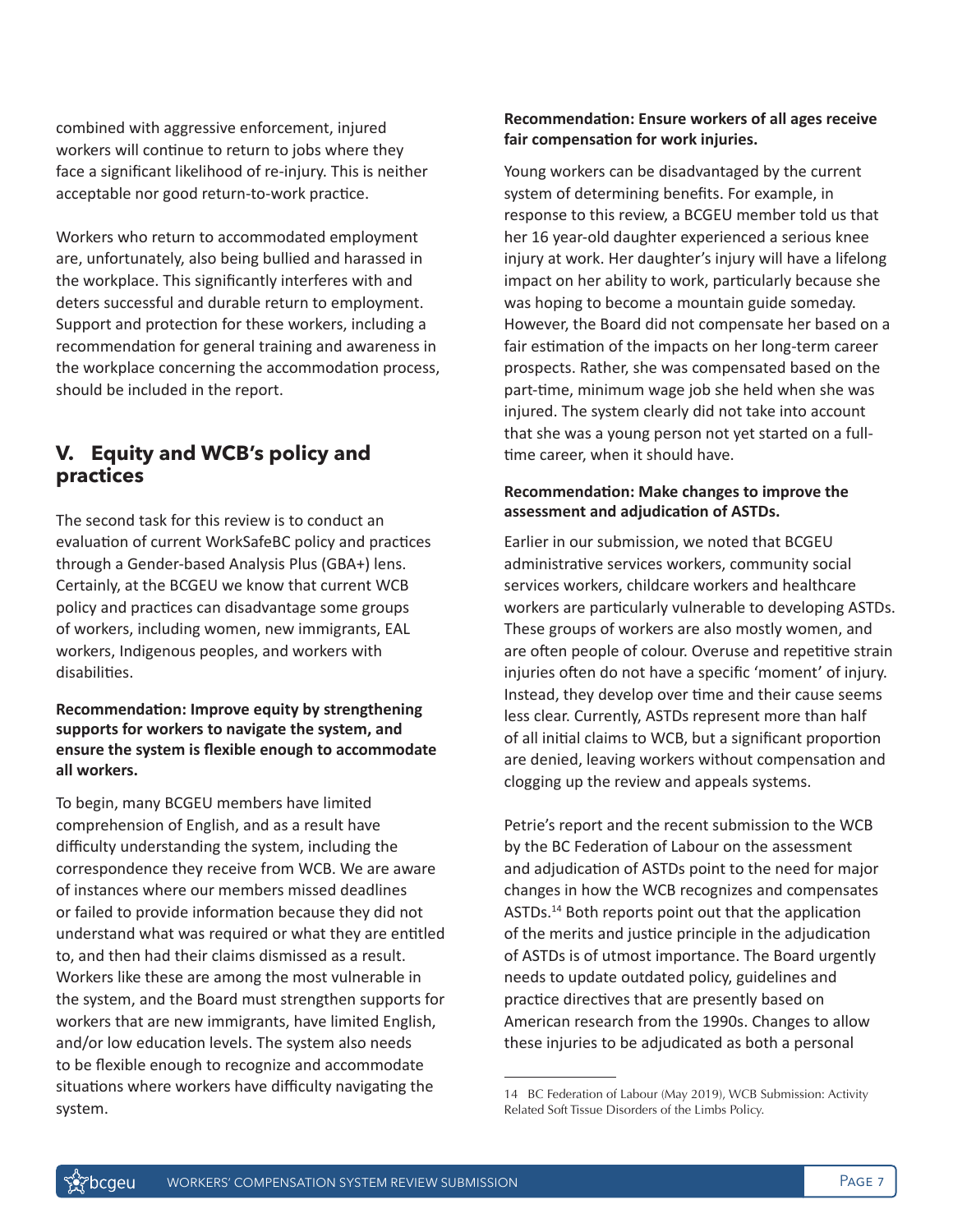injury and occupational disease, and to ensure all relevant risk factors that may have contributed to the injury are considered are in order. In sum, we echo the recommendations of these two reports on WCB's management of ASTDs.

#### **Recommendation: Improve equity through stronger regulation and fairer compensation rules.**

We know that some workers, including workers of colour and LGBTQ workers are more vulnerable to violence, bullying and harassment at work. We have already noted that the current regulation and Board policies on preventing violence, bullying and harassment and their enforcement are not adequate, and must be strengthened to effectively protect workers. Also, in the *Workers' Compensation Act* and the accompanying Board policies, the provisions for the compensation of mental disorders caused by workplace bullying are very limited. This is another way that some of B.C.'s most vulnerable workers are disproportionately disadvantaged within the current system.

### **VI. Modernizing WorkSafeBC's culture to reflect a worker-centric service delivery model.**

Culture can be generally understood as an organization's beliefs, values and attitudes, and how these influence the behaviour of its employees. Organizational culture is shaped by many factors, including the organization's goals, management behaviour, rules and policies, organizational structure, communications, and social norms.

As Paul Petrie pointed out last spring, the changes enacted in 2002 focused the WCB on cost savings. In the years since, the Board has developed a "policydriven case management system" that is designed to provide "average justice," rather than consider the circumstances of individual workers.15 A rule-bound culture has been established which values efficiency and cost control over common sense and the well-being of injured workers.

Below, we outline a number of issues related to WCB's culture, and provide recommendations to support re-orienting WCB's culture to reflect a worker-centric delivery model.

#### **Recommendation: Increase worker representation on the WCB's Board of Directors.**

Currently, there is only one worker representative on the WCB's Board of Directors. Two decades ago, the board was balanced between workers and employers, the key stakeholders in the system.

Without significant worker representation at the highest level of decision-making at the Board over the last 20 years, we have seen the policies, practices and culture of WCB move away from a worker-centred approach. The current state with just one worker representative on the ten-member Board of Directors does not demonstrate that workers' place in the compensation system is valued or effective.

Going forward, it is clear that a workers' compensation system cannot be "worker-centred" if it is not overseen in a significant way by workers. Changes need to be made to restore significant worker representation on the WCB's Board of Directors. The Board of Directors should return to a structure where the majority of members are made up of worker and employer representatives. Fundamentally, the system belongs to workers and employers, and the makeup of the Board of Directors must reflect that.

#### **Recommendation: Take steps to ensure the respectful treatment of workers.**

Worker-centred service delivery must ensure the respectful treatment of injured workers at all steps in the claim process. Achieving this begins with making the legislative, policy and leadership changes to begin the shift to a worker-centred culture at the WCB. These broader systemic changes are necessary to ensure that the interactions between frontline staff and injured workers are respectful and supportive.

Practically, it also requires that WCB staff have the time and capacity to answer workers' questions and return their phone calls in a timely fashion.

<sup>15</sup> Paul Petrie (March 2018) *Restoring the Balance: A worker-centred approach to workers' compensation policy*, p.9.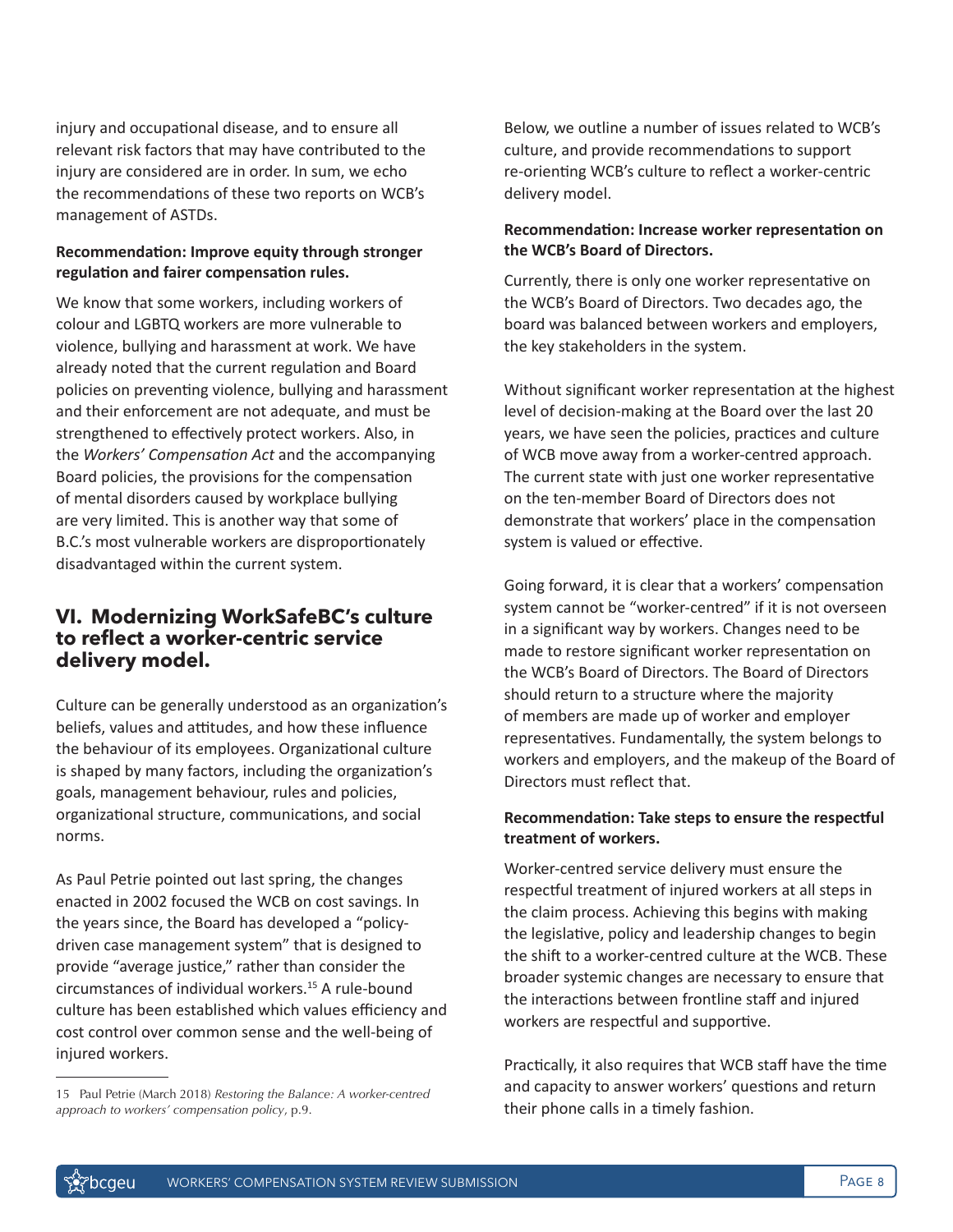Our advocates regularly hear from injured members who are unable to contact their case managers. Voice messages go unreturned, and questions go unanswered. We have also heard that some staff have been rude and appeared insensitive when speaking with injured members.

As we have already pointed out, there is a pressing need to invest to improve the working conditions, training, and decision-making power for WCB staff so they are empowered to effectively and sensitively respond to the needs of injured workers.

It may be worthwhile to consider adopting a "code of rights," as Alberta's Workers' Compensation Board did in 2018.<sup>16</sup> In addition to legislative and policy change, this kind of a document could serve to articulate a deep, genuine commitment to serving injured workers with dignity and respect, and focus the organization on moving towards a renewed, worker-centred way of operating.

#### **Recommendation: Ensure processes are clear and understandable, and provide more independent support for injured workers to understand and navigate the system.**

The reality is that our compensation system has become significantly more complex and difficult for many workers to understand, let alone navigate effectively, making appeals and gathering medical information daunting and sometimes expensive tasks for an injured worker. Our advocates routinely find that workers do not understand correspondence they receive from the Board. We receive regular calls from workers needing support to interpret what a letter from the Board means and whether they need to respond. As a large and sophisticated workers' organization, the BCGEU is able to assist our members to understand correspondence and to represent them in WCB appeals.

A majority of workers in B.C., however, either do not have union representation or their union does not have the resources to assist them in these matters. Today, the Workers' Advisers Office provides some support to injured workers, but it is overwhelmed by requests for assistance, and has a limited mandate.

Worker-centred service delivery means that the Board must put more effort and resources towards ensuring that WCB processes are clear and understandable. Adopting strategies like providing correspondence in plain language wherever possible can make a significant difference. As well, significantly more funding and a broader mandate are needed for the Workers' Advisers office to better support all injured workers.

#### **Recommendation: Improve the appeal process, including full reconsideration power for the Workers' Compensation Appeal Tribunal.**

The discretion to depart from Board policy when appropriate must be extended also to WCAT, such that the appeal tribunal will be guided by, not bound by, Board policy. Section 251 of the *Act* should be struck in its entirety.

Section 256 of the *Act* should be amended to enable WCAT to reconsider a decision on common law grounds, as it had been doing prior to the decision of the British Columbia Court of Appeal, $17$  later confirmed by the Supreme Court of Canada,18 in *Fraser Health*. This is beneficial both to workers and employers because WCAT, historically, has satisfactorily and economically resolved most reconsideration matters, thus relieving workers and employers from the expense and stress of pursuing judicial review. As was the case prior to *Fraser Health*, the proposed amendment to Section 256 judicial review would continue to enable those unsatisfied with the outcome of the reconsideration by WCAT to seek judicial review.

Section 239(2)(b) and (d) of the *Act* should be struck, and appeals of decisions on matters concerning vocational rehabilitation under Section 16 of the *Act*, and pension commutation requests, should be heard by WCAT.

<sup>16</sup> WCB Alberta, *Code of Rights and Conduct*. Available at: https:// www.wcb.ab.ca/assets/pdfs/public/policy/manual/printable\_pdfs/code\_ rights\_conduct.pdf

<sup>17 2014</sup> BCCA 499

<sup>18 2016</sup> SCC 25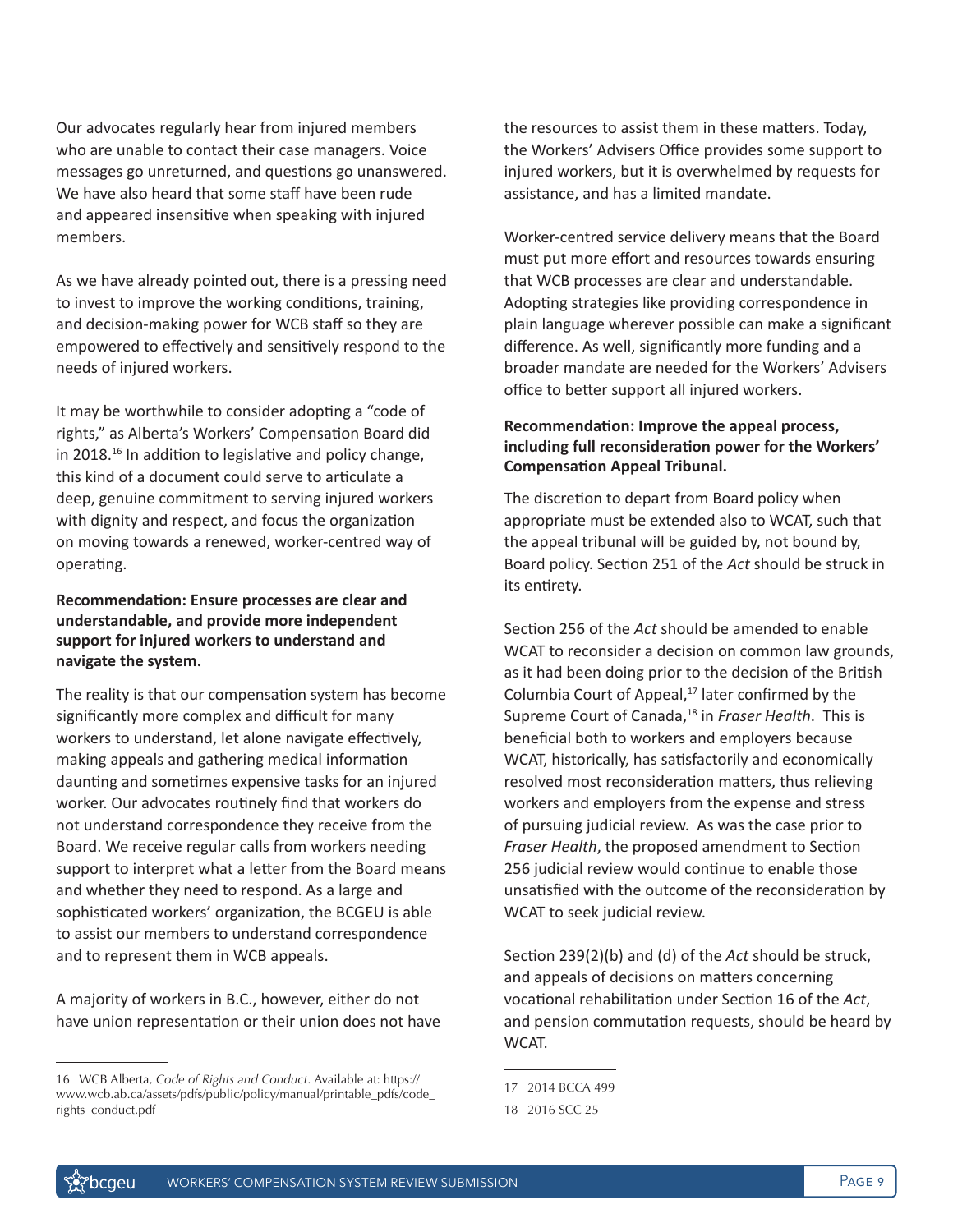An expedited appeals process should be made available for those who wish to access it, both at the Review Division and WCAT levels. This will enable injured workers to obtain decisions more quickly and allow them speedier access to the compensation to which they are entitled, or alternatively provide the fastest opportunity to conclude the matter and move on. This would be particularly useful in matters involving medical disputes.

The current system where Board medical advisors are provided information from case managers and are often solely relied upon in WCB's adjudication processes is not working, and often appears to reflect significant institutional bias. Medical opinions from Board medical advisors are being delivered in terms of Board policy restrictions, particularly in cases of ASTD claims.

A legislated provision to create an expedited independent medical review process that is accessible to workers and is not solely at the discretion of WCAT would be a positive and effective step in producing timely appeal decisions and more efficient and fair in settling medical disputes. While having a mandate similar to that of the former medical review panels, the expedited independent medical review process would seek to fast track the resolution of medical disputes on a claim and provide a binding medical opinion, which would then be used to adjudicate entitlement to compensation.

### **VII.Improved case management of injured workers**

The next item on the terms of reference for this review is for Ms. Patterson to make recommendations dealing with issues related to the improved case management of injured workers. Based on the experience of our members and our advocates, we have several recommendations to support improved case management.

**Recommendation: Build capacity and commit to building consistent, productive relationships between case managers and workers.**

BCGEU members injured at work often report being bounced from one case manager to another as their claim proceeds through the system. We also hear frequently that workers are unable to contact their case managers. As well, many workers face long waits for decisions to be made.

To improve case management, the Board needs to build its capacity, provide greater consistency of case managers, and ensure that all issues are adjudicated in a timely manner. These improvements will likely require increased staffing levels, as well as additional training and granting staff greater ability to exercise discretion.

It is important to acknowledge that sometimes the relationship between a case manager and an injured worker is not a good fit. Thus, it is our view that workers should have the ability to request a different case manager when the relationship is just not working.

#### **Recommendation: Make adjustments to ensure case management is fair, values the evidence of workers, and is focused on recovery.**

In our experience at the BCGEU, we have found that some case managers refuse to make decisions, or to proceed with adjudication of entitlement because some aspect of the claim is in the appeal system. There is no provision in the *Act* that requires adjudication to stop simply because some matter concerning the claim is in the appeal process.

Another issue is that an adjudicator does only part of the job. If a claim can be considered either as a personal injury under Section 5 of the *Act*, or an occupational disease under section 6, many of our members have been receiving a decision adjudicating only one of those sections, instead of both in the alternative. Adjudication under both Sections 5 and 6 should be conducted where it is possible that the claim could be treated as an application for compensation for personal injury, or for occupational disease. Claims involving ASTD diagnoses are particularly affected by this.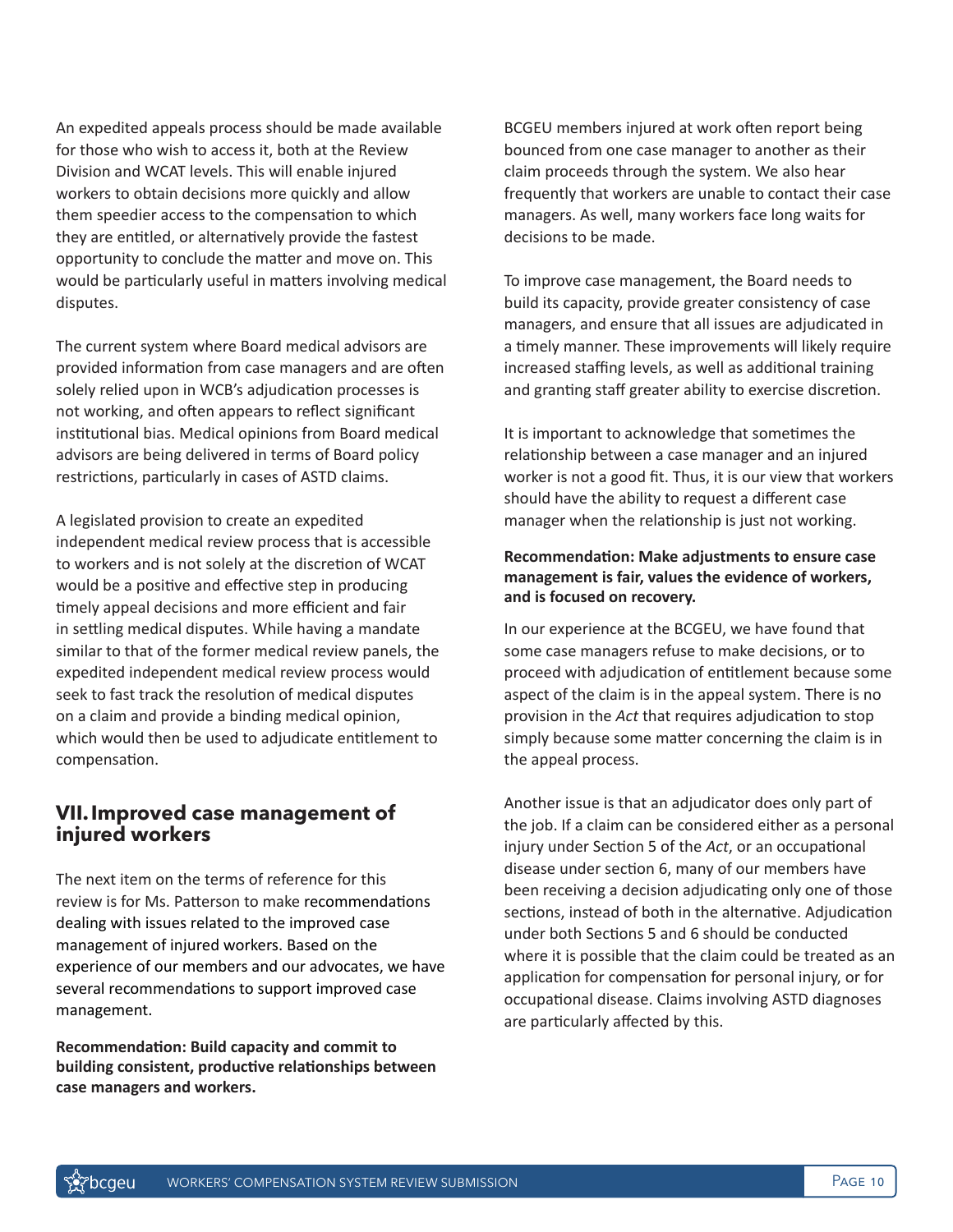In response to this review, a number of BCGEU members told us they had submitted evidence related to their claim which was ignored or dismissed by the Board. Changes to case management must be made to allow the evidence of workers and their health care providers to be given proper consideration. In particular, a decision about permanent disability by a Board officer must consider evidence of the worker and their treating physician, and allow an opportunity for the worker to provide additional information or evidence in response to the report from an Occupational Rehabilitation Program or similar Board sponsored entity. We have received numerous accounts from members who have been in such programs, and who say the activity described in the reports sent to the Board bears little, if any, resemblance to what occurred when they were there.

#### **Recommendation: Make significant improvements to the management and adjudication of mental disorder claims, including making needed legislative changes.**

Workers with psychological injuries need to be treated with particular care and professionalism. These workers need assessments and decisions to be made as quickly as possible, and for extra supports to be provided for them to navigate the system.

The recent addition of presumptive legislation is a positive change that will greatly simplify and expedite adjudication of mental disorder injury claims under Section 5.1 of the *Act*. One change that could support better management of mental disorder claims is related to diagnosis. Before 2012, a doctor's diagnosis was acceptable for a mental disorder claim. Today, the Board requires a diagnosis be made by a psychologist or a psychiatrist. Returning to the pre-2012 approach could significantly expedite the system, allow workers to access care and compensation more quickly, and support a faster and more durable recovery.

Workers who have been injured physically sometimes develop psychological injuries as a result. This issue is not uncommon, and the Board needs to make changes to better support these workers. When a mental injury occurs as a consequence of a compensable physical injury, the adjudication could be expedited through an

immediate referral to the mental disorder injury unit, where a speedy referral for a psychological assessment, along with recommendations for treatment, can be arranged and ordered.

The issue of workers being psychologically injured by their experience within the compensation system must also be acknowledged. Frequently, psychologists in their assessment reports list the worker's experience in dealing with persons at the Board, and/or the financial hardship they endure when adjudication or other claims processes are stalled or interrupted, as a cause of the worker's mental disorder. It is our view that these instances should be adjudicated as compensable consequences of a worker's injuries. There are real and intense stresses placed on injured workers as they move through the claims process, which can result in psychological injury. A negative and even debilitating psychological reaction is easily foreseeable, and, given the provisions of Section 10 of the *Act*, is readily identified as having been significantly caused by the work injury or occupational disease.

The requirement under the subsection S.5.1.1 (a)(ii) of the *Workers' Compensation Act* that psychological injuries caused by significant work-related stressors, including bullying and harassment, are only compensable if they are "predominantly caused" by an individual's experiences at work is extremely problematic. This requirement subjects fragile workers to unnecessary and intrusive assessments that workers with physical injuries are not required to undergo. This language is clearly discriminatory on the basis of the nature of the disability. The *Act* should be amended so that "predominantly caused" is removed and the test is "significant cause," as is the case with all other workrelated injuries compensated by the Board. To impose the higher threshold discriminates against disabled workers on the basis of their disability, which the Supreme Court of Canada in *Laseur* and *Martin19* said was contrary to the Charter.

<sup>19</sup> Nova Scotia (Workers' Compensation Board) v. Martin; Nova Scotia (Workers' Compensation Board) v. Laseur, 2003 SCC 54, [2003] 2 SCR 504.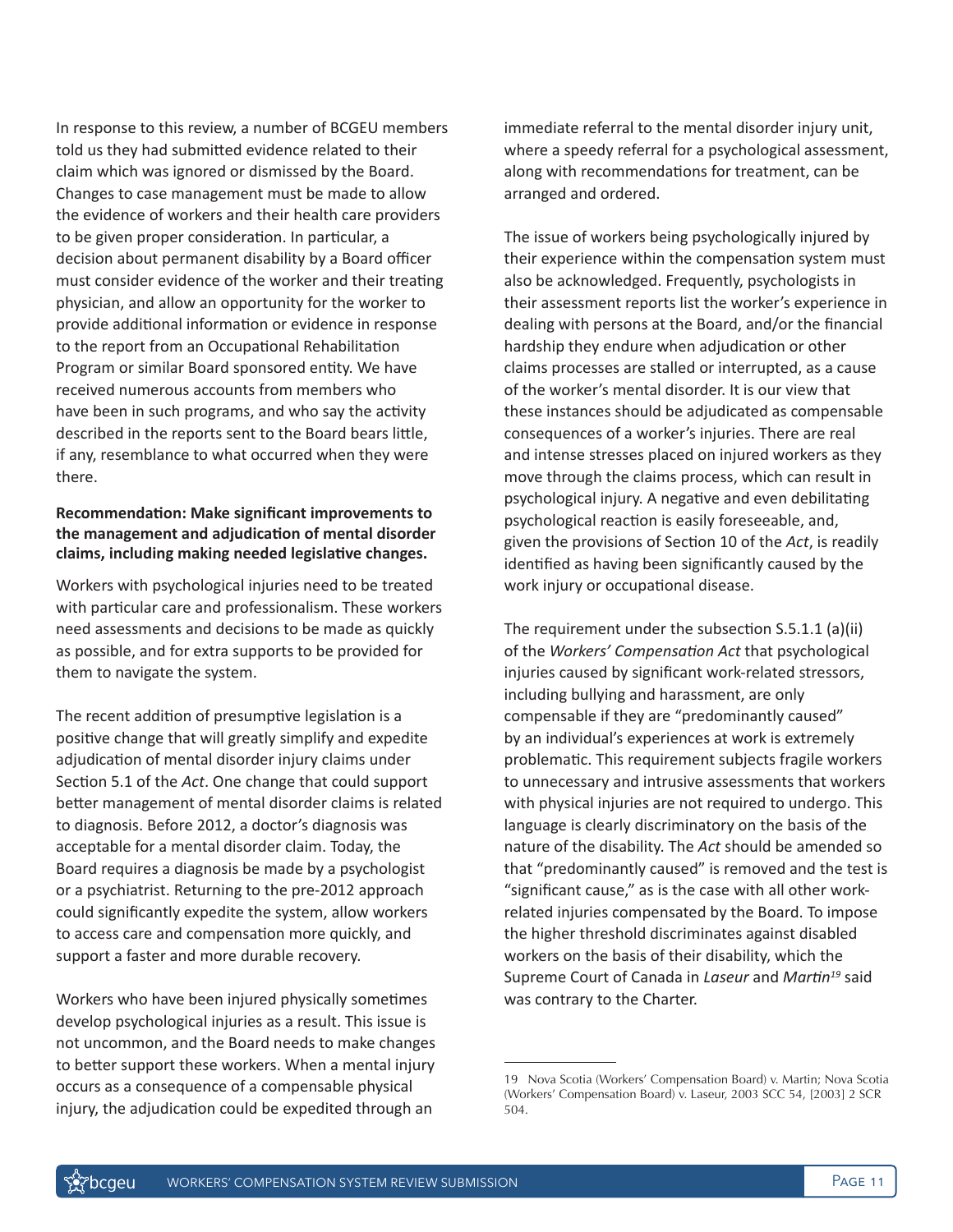Finally, the so-called "labour relations exclusion" under Section 5.1.1(c) of the *Act* must be eliminated or substantially revised. This section says that mental disorders caused by the decision of an employer are not compensable. In our experience at the BCGEU, this exclusion has meant that workers that are genuinely injured by a disregard for their health and safety by their employer, or by purposeful bullying, often find they are not entitled to compensation.

In short, it is our view that the language under  $5.1.1(c)$ is heavily skewed in favour of the employer, and means that workers can suffer serious psychological injuries at work without any access to compensation. As Petrie wrote in his report last spring, the employer controls virtually all aspects of the workplace. As such, if this language is interpreted too broadly, legitimate workplace injuries may go uncompensated.<sup>20</sup> Decisions of the employer concerning the employment ultimately lead to virtually everything that occurs in the employment. This language should removed from the *Act*. Alternatively, it must be significantly revised, so that it is clear that not all consequences of decisions made by the employer are not automatically shielded and that workers will be properly compensated when psychological injury is caused in the workplace.

#### **Recommendation: Stop using case managers in lieu of qualified Occupational Therapists or Ergonomists, to conduct risk assessments in the workplace.**

Repetitive Strain injuries (ASTDs) are increasingly prevalent and have no sudden onset. Since they tend to develop gradually over time, it is more difficult to identify the cause. Consequently, it is important that the work activity be properly viewed and assessed by a qualified Occupational Therapist or Ergonomist who has been trained and granted qualification by an accredited educational institution. The Board is not an accredited educational institution and yet it employs case managers whom it has "trained" to conduct complex risk factor assessments in a variety of workplaces. Unsurprisingly, when the case manager reports to a Board medical advisor that they found no risk factors in the workplace, the Board medical advisor finds that the

### **VIII. Steps to increase confidence of workers and employers in the workers' compensation system**

In the years since 2002, confidence in our workers' compensation system has declined precipitously. Seeing the Board amass a large "surplus" and reduce employers' assessments while injured workers experience unfairness and unnecessary suffering, has led many British Columbians to become deeply frustrated and disillusioned with the system. Restoring confidence in the system requires a significant and decisive shift in both legislation and many aspects of the Board's operations. Below, we outline a number of key steps government and the Board can take to rebuild confidence in the system.

### **Recommendation: Ensure injured workers are fully and fairly compensated.**

Since 2002, an array of changes have resulted in an overall reduction of compensation for injured workers. For example, previously based on 75 per cent of gross wages, the overall benefit rate was reduced to 90 per cent of net income. Changes to no longer fully index benefits to the CPI, and to eliminate the payment of interest on most retroactive benefits further reduced compensation levels for injured workers. Dropping the dual system, where compensation for a permanently disabled worker was granted based on the higher of a permanent functional impairment (PFI) pension and a loss of earnings (LOE) pension also resulted in reductions in the benefits paid to injured workers.

employment was not likely to have caused the ASTD. Equally unsurprising, however, is that on a significant number of occasions when a qualified Occupational Therapist or Ergonomist conducts an assessment of the workplace for purposes of appeal, based on the same evidence from the worker, there are a number of significant risk factors identified as likely to cause the ASTD in question. The Board should invest in using qualified Occupational Therapists and Ergonomists to carry out the risk factor analysis and allow the case managers to consider the resultant evidence, not create it.

<sup>20</sup> Petrie, *Restoring the Balance*.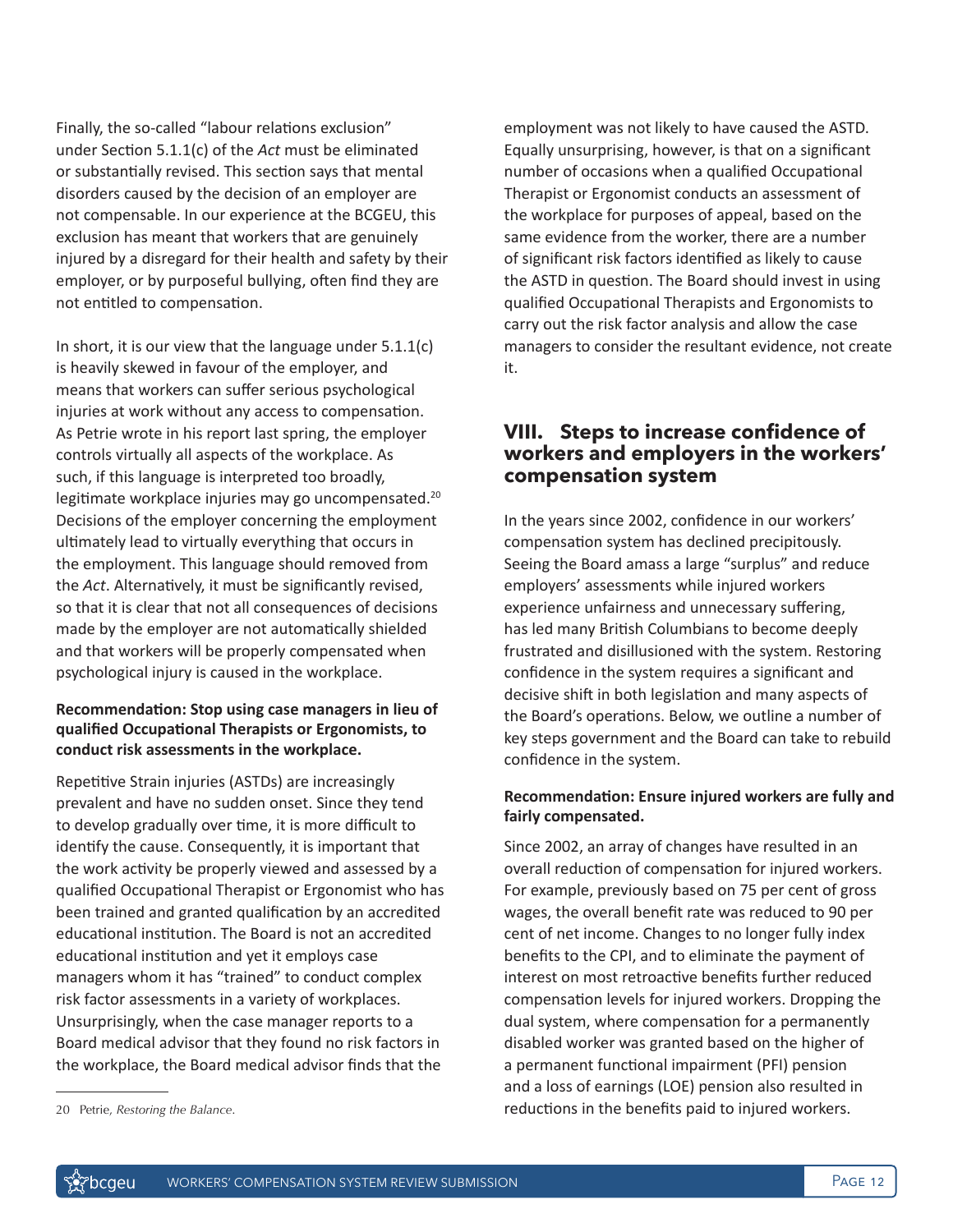Further, PFI pensions that had been payable for life were ended at age 65.

In sum, these changes significantly shift the financial burden of workplace injuries onto workers. Current compensation levels and the systems for their determination are grossly unfair and entirely inconsistent with the 'historic compromise' that was supposed to offer workers full and proper compensation for the duration of their injury.

Full, fair compensation for injured workers must be restored. The overall benefit rate should be based on 100 per cent of net earnings, permanent functional impairment pensions should be paid for life, and benefits should be fully indexed to the CPI. The dual system as it formerly existed with a mandatory comparison of the value of permanent disability compensation payable under Section 23(1) and that payable under Section 23(3) should be reinstated. There should also be greater fairness and flexibility in the determination of wage rates to permit provision of payment that more fairly and accurately compensates for the worker's short term and long-term temporary disability loss, and long-term permanent disability loss, due to the injury.

#### **Recommendation: Investigate and address the problem of claims suppression.**

We have heard from our members that sometimes employers actively discourage employees from making injury claims. To restore trust and confidence in the system, the Board must demonstrate that it is proactive and firm in ensuring that all workplace injuries are reported and appropriately addressed.

To begin, we echo Petrie's recommendation that the Board should develop policy on how to respond to allegation of claim suppression. This is a serious violation of the WCA (177), and must be taken seriously by the Board. However, there is currently no clear policy direction in place for how Board officers should respond when an allegation of claim suppression is made.

Secondly, explicit non-discrimination language for workers who make claims should be added to the *Workers' Compensation Act*. This protection is in place for workers exercising their rights and responsibilities under Part 3 (Occupational Health and Safety) of the *Act*, and should similarly be made explicit related to compensation so that workers that make claims can be more effectively protected from the many and various potential forms of discrimination or retribution by employers. Provisions similar to those set out in Section 253 of the *Act* should be enacted to direct the Board in how to act when responding to allegations of discrimination for filing a claim.

A review of the use of experience ratings, in context of claims suppression, is also in order. This issue was explored in the recent review of the workers' compensation system in Alberta. The review noted that although experience ratings are meant to provide a financial incentive for employers to improve health and safety, there is significant evidence that this tool is not effective in meeting this objective. Instead, there is evidence that this system can function as an incentive for claims suppression and for injured workers to not be properly accommodated. For employers, having fewer claims and a faster return to work means reduced premiums. This rate-setting process must be more closely examined, and reformed to better protect against claims suppression.

Addressing the broader systemic factors that likely discourage workers from making claims is also important. Poor treatment of workers, long delays and confusing processes can also serve to suppress legitimate claims. These issues must be better understood and addressed by the Board.

### **IX. How to manage the unappropriated balance in the Accident Fund**

The final issue under review is how the Board's so-called "surplus" should be allocated. First, we say, that there is no "surplus"; rather, there remains an unallocated balance in the accident fund. We recommend that restoration of proper compensation for workers should be prioritized as a proper allocation of those funds.